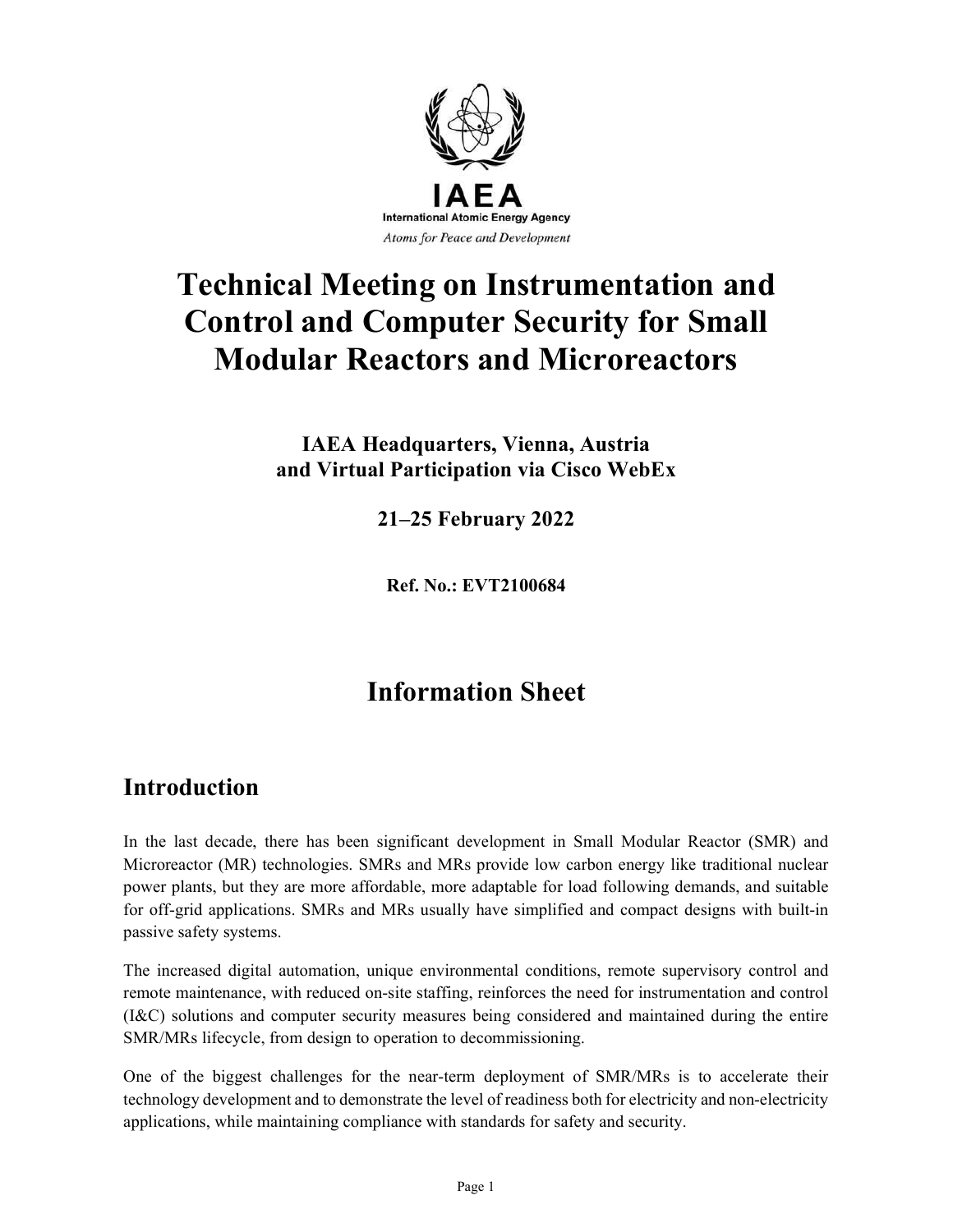The IAEA, in playing its central role in strengthening and improving cooperation in, and the coordination of international efforts in the nuclear field, will bring together relevant subject matter experts, from nuclear and non-nuclear organizations, to discuss and identify I&C and computer security related issues and challenges related to the unique technological and operational characteristics of SMR/MRs.

## **Objectives**

The objective of the event is to serve as an international forum for enhancing interaction and information exchange among international experts for I&C and computer security aspects, including challenges for the near-term deployment of SMR/MRs. The intention is also to foster Member States' cooperation and technical exchange on activities that have the potential to advance the safety and security of SMR/MRs.

## Target Audience

Professionals such as system designers, operators, regulators and subject-matter experts in industrial control systems, cybersecurity and nuclear technology, and other stakeholders, as well as professionals from international and technical organizations that support the design, development and deployment of SMR/MRs.

## Working Language

English.

## Expected Outputs

The results of the event will be summarized in a report that will provide a catalogue of potential future activities and cooperation in the areas of I&C and computer security, coordinated by the IAEA, which could provide effective and efficient support to Member States and stakeholders interested in the early deployment of SMR/MRs.

## **Structure**

The event programme will consist of:

- Plenary Sessions dedicated to invited speakers and that are related to the I&C and computer security thematic areas.
- Working Group Sessions dedicated to speakers who have submitted an abstract related to the I&C and computer security topics. These sessions include panel and group discussions.

The plenary and the working group sessions' organizers will be responsible for the overall scientific content, including selecting the speakers, organizing the technical and discussion sessions.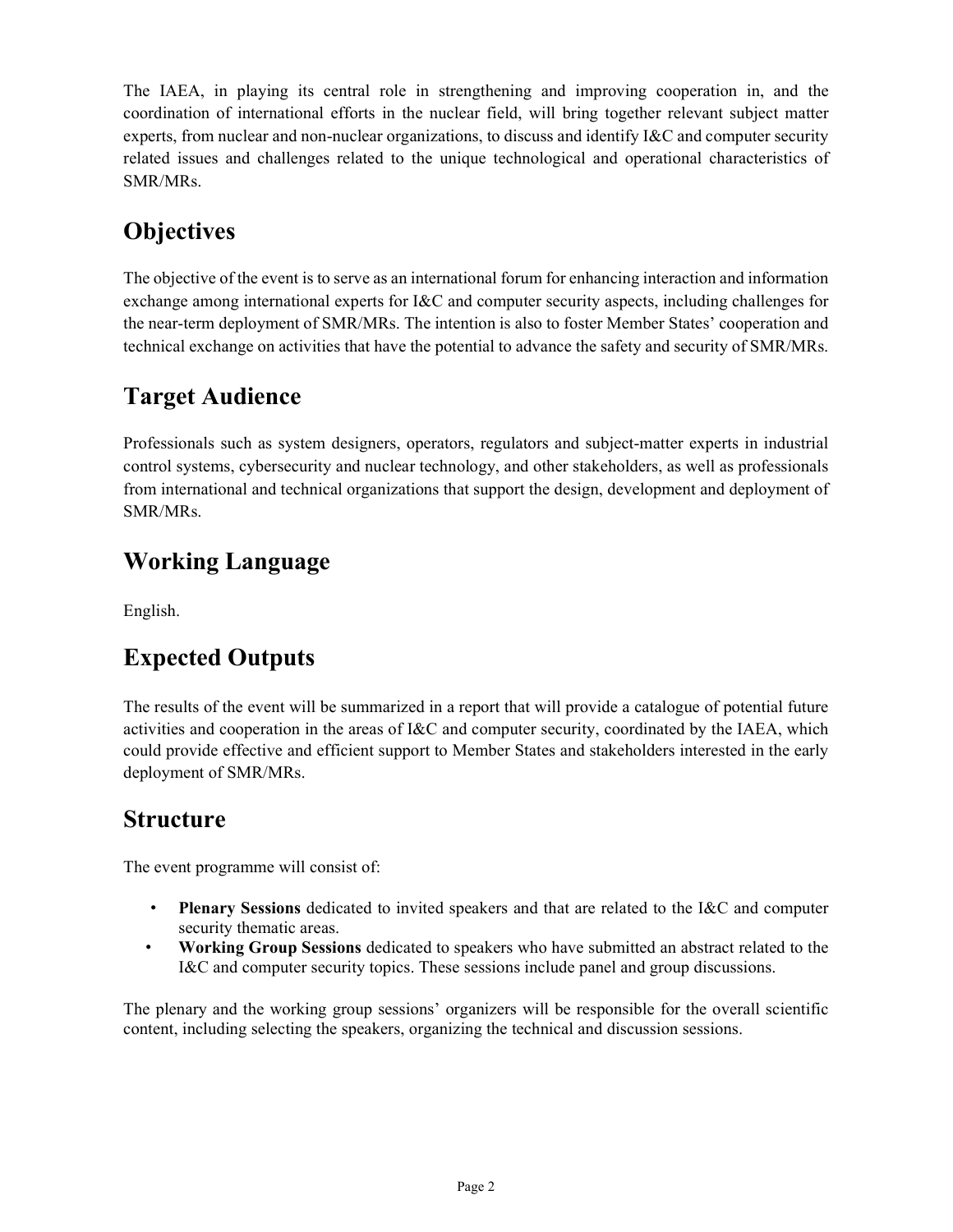## Topics

The plenary sessions will cover the following I&C and computer security thematic areas:

#### Challenges for Innovative I&C Technologies and Computer Security for SMR/MRs  $\blacksquare$

Keywords: instrumentation and control, computer security, smart sensor, sensor and actuator miniaturization, unique environmental conditions, processing capacity, wireless communication, load-following, smart grid connections, application of systems engineering approach, autonomous and remote operation.

#### $\blacksquare$ Safety and Security Integration of I&C and Computer Security for SMR/MRs

Keywords: safe and secure by design, interfaces between safety and security, risk-informed approach, common computer security framework, analysis of consequences: postulated designbased accidents, computer security scenarios, multi-unit plants, independence of modules, autonomous and remote operation, one-house approach.

#### Regulatory Approach for SMR/MRs  $\blacksquare$

Keywords: computer security regulatory framework, I&C innovations regulatory readiness, computer security by design, prescriptive and performance-based regulations, technology-neutral regulations, harmonization of international regulation, design basis treat (DBT).

The working group sessions will cover some of the following topics:

### Integration of Safety and Security for SMR/MRs

Keywords: instrumentation and control, common computer security framework, diversity of design, multi-unit plants, independence of modules, autonomous operation, remote operations, safety and security by design, system engineering approach.

### Innovations on I&C and new Digital Technologies

Keywords: instrumentation and control, computer security, anomaly detection, data integration, performance assessment, new sensors and actuators, unique environmental conditions, optimization, digital twin, machine learning, artificial intelligence, OPC-Unified Architecture, Time Sensitive Network.

#### $\blacksquare$ SMR/MRs Regulation

Keywords: DBT, postulated attack vectors, technology-neutral regulation, prescriptive and performance-based approaches, regulation for international market, I&C innovations regulatory readiness.

### **I&C and Computer Security Supply Chain for SMR/MRs**

Keywords: instrumentation and control, computer security throughout the supply chain, commercial off the shelf, off-site modular construction, management of supply chain security risks.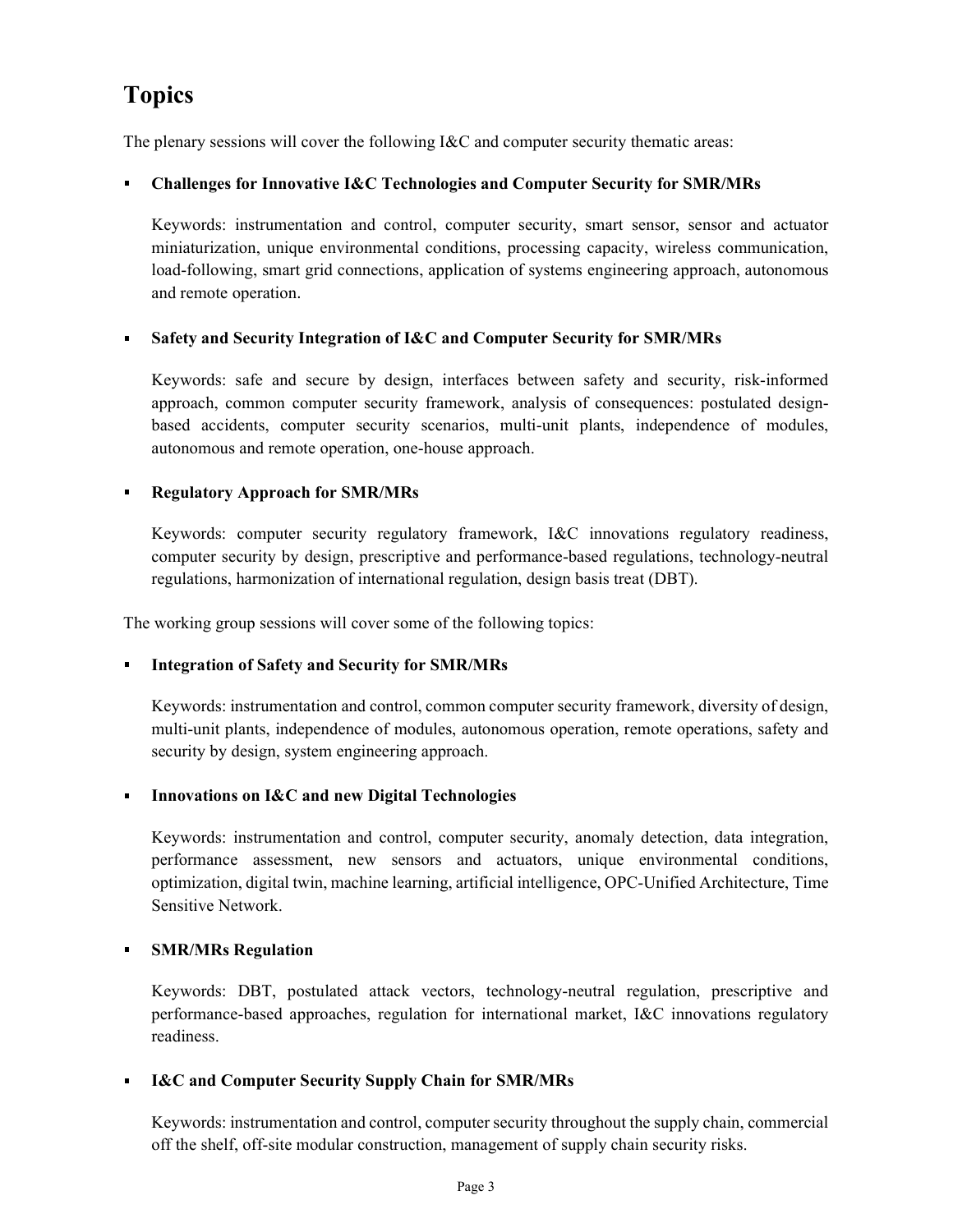### Advanced I&C and Computer Security Modelling and Simulation

Keywords: integrated modelling, I&C digital twin and virtual systems, threat scenario simulation, network data capture, data integration, data management, training, vulnerability management.

## Participation and Registration

All persons wishing to participate in the event have to be designated by an IAEA Member State or should be members of organizations that have been invited to attend.

In order to be designated by an IAEA Member State, participants are requested to send the **Participation** Form (Form A) to their competent national authority (e.g. Ministry of Foreign Affairs, Permanent Mission to the IAEA or National Atomic Energy Authority) for onward transmission to the IAEA by 29 October 2021. Participants who are members of an organization invited to attend are requested to send the Participation Form (Form A) through their organization to the IAEA by the above deadline.

Selected participants will be informed in due course on the procedures to be followed with regard to administrative and financial matters.

Participants are hereby informed that the personal data they submit will be processed in line with the Agency's Personal Data and Privacy Policy and is collected solely for the purpose(s) of reviewing and assessing the application and to complete logistical arrangements where required. Further information can be found in the Data Processing Notice concerning IAEA InTouch+ platform.

## Papers and Presentations

The IAEA encourages participants to give presentations on the work of their respective institutions that falls under the topics listed above.

Participants who wish to give presentations are requested to submit an abstract of their work. The abstract will be reviewed as part of the selection process for presentations. The abstract should be in A4 page format, should extend to no more than 4 pages (including figures and tables) and should not exceed 1200 words. It should be sent electronically to Mr Rodney Busquim e Silva, the Scientific Secretary of the event (see contact details below), not later than 29 October 2021. Authors will be notified of the

acceptance of their proposed presentations by 29 November 2021.<br>In addition, participants have to submit the abstract together with the Participation Form (Form A) and the attached Form for Submission of a Paper (Form B) to their competent national authority (e.g. Ministry of Foreign Affairs, Permanent Mission to the IAEA or National Atomic Energy Authority) or their organization for onward transmission to the IAEA not later than 29 October 2021.

## Expenditures and Grants

No registration fee is charged to participants.

The IAEA is generally not in a position to bear the travel and other costs of participants in the event. The IAEA has, however, limited funds at its disposal to help meet the cost of attendance of certain participants. Upon specific request, such assistance may be offered to normally one participant per country, provided that, in the IAEA's view, the participant will make an important contribution to the event.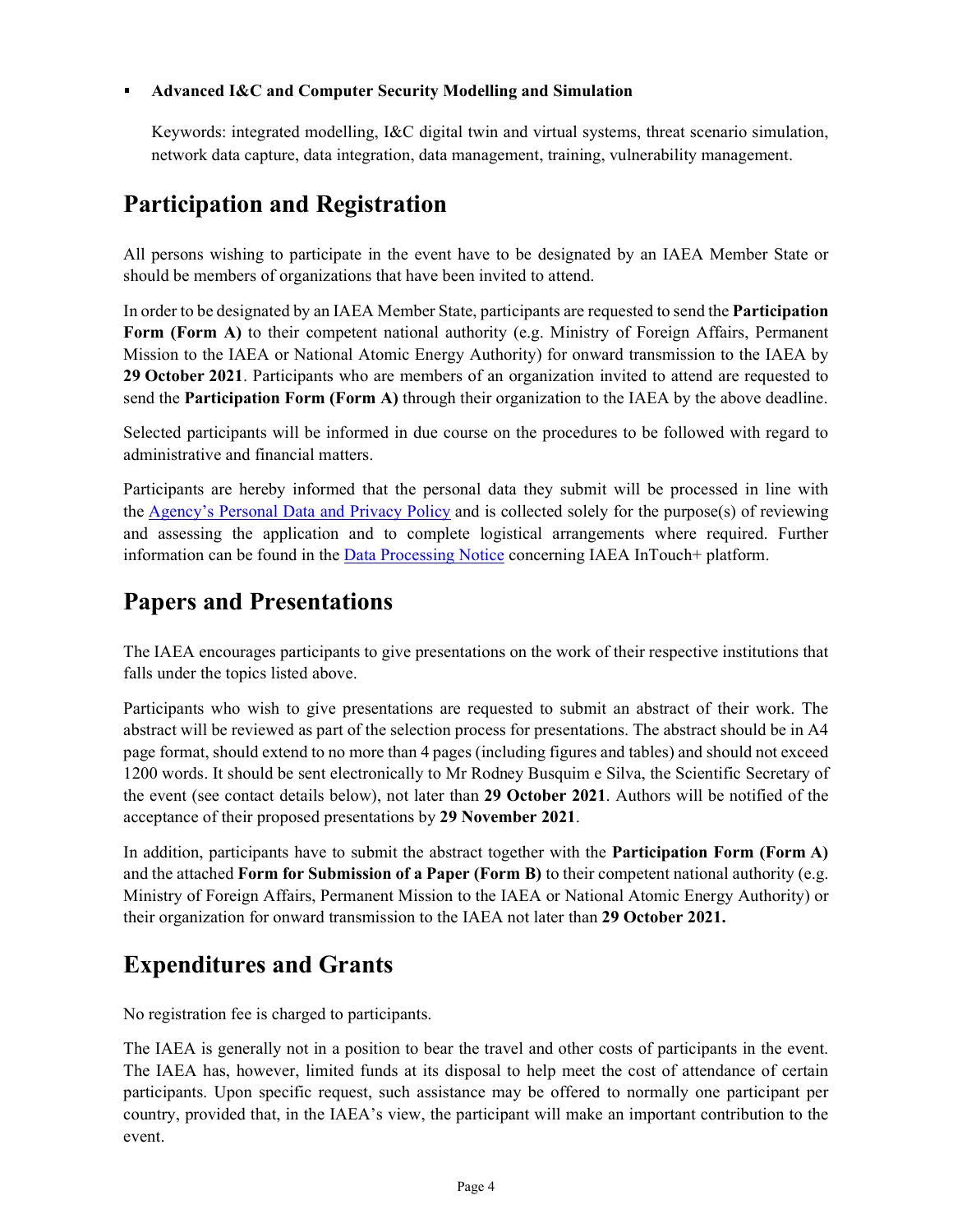The application for financial support should be made using the Grant Application Form (Form C), which has to be stamped, signed and submitted by the competent national authority to the IAEA together with the Participation Form (Form A) by 29 October 2021.

## Venue

The event will be held at the Vienna International Centre (VIC), where the IAEA's Headquarters are located. Participants must make their own travel and accommodation arrangements.

General information on the VIC and other practical details, such as a list of hotels offering a reduced rate for IAEA participants, are listed on the following IAEA web page:

### www.iaea.org/events

Participants are advised to arrive at Checkpoint 1/Gate 1 of the VIC one hour before the start of the event on the first day in order to allow for timely registration. Participants will need to present an official photo identification document in order to be admitted to the VIC premises.

## Visas

Participants who require a visa to enter Austria should submit the necessary application to the nearest diplomatic or consular representative of Austria at least four weeks before they travel to Austria. Since Austria is a Schengen State, persons requiring a visa will have to apply for a Schengen visa. In States where Austria has no diplomatic mission, visas can be obtained from the consular authority of a Schengen Partner State representing Austria in the country in question.

## Additional Information

The event will commence at 10:00 on Monday, 21 February 2022, and is expected to end at 12:30 on Friday, 25 February 2022.

The event agenda and the information on local arrangements will be sent to the designated participants approximately one month before the beginning of the event.